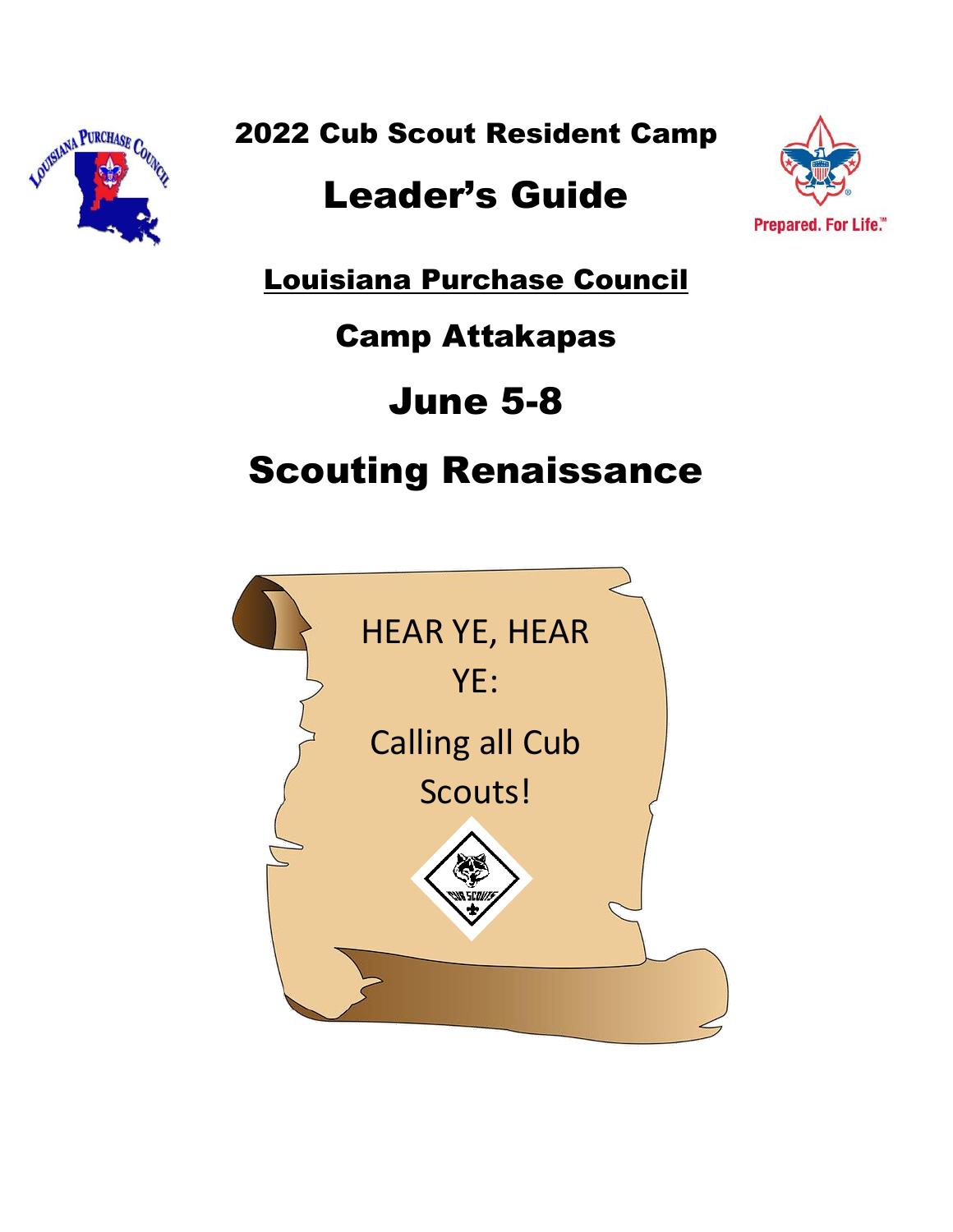#### 2022 LOUISIANA PURCHASE COUNCIL CUB SCOUT RESIDENT CAMP JUNE 5-8 CAMP ATTAKAPAS

#### **Dear Leaders and Parents,**

Welcome to Cub Resident Camp 2022! We have a lot in store for this year's camp, and hope that this booklet answers any questions you may have.

**Our Goal** is to provide a safe haven for each Cub Scout amid a beautiful outdoor setting. These fun-filled days spent in camp will make memories that last a lifetime. We also plan to help each Scout advance down the Cub Scout Trail.

This guide was assembled and organized to help you plan a successful summer camping experience for every Scout in your Pack. As you will see, there is truly something for everyone. We hope every Scout gets the opportunity to attend camp this year.

Remember the dates for camp are:

### **Sunday, June 5th – Wednesday, June 8th**

#### **Camp Attakapas**

*This Year's Louisiana Purchase Council THEME is Scouting Renaissance. Join us for a walk in the past as we return to YE GOODE OLDE DAYS of the Medieval times in the great outdoors. Jesters, Knights, Squires, and Ladies will join together to work on their Scouting Trail.*

We look forward to spending the week with you! **Important Dates:** 

| April 29th (Friday) | <b>CUB SCOUT Early Bird registration closes</b><br>(\$125/ Scout; \$50/adult - Scouts save \$25 off Regular fee<br>with Early Bird Registration) Must have \$30 deposit paid.<br>Includes a t-shirt for youth and adults. |
|---------------------|---------------------------------------------------------------------------------------------------------------------------------------------------------------------------------------------------------------------------|
| May 20th (Friday)   | Last Day to order T-Shirts for Scouts and Leaders. T-shirts<br>will be \$12 for YS-ADULT XL AND \$14 FOR 2XL & 3XL.                                                                                                       |
| May 26th (Thursday) | Last day for Regular Registration<br>(\$150/Scout; \$50/ BSA Leader,<br>NOTE: THIS IS LAST DAY FOR REGISTRATION FOR<br>EVERYONE! ALL FEES MUST BE PAID)                                                                   |

Get the Latest Information at [www.louisianapurchasecouncil.org](http://www.bsawintercamp.com/)

2405 Oliver Road, Monroe, LA 71201 Phone: 318-325-4634 Toll Free: 1-877-325-4634

Greg Covington 318-470-6716 [greg.covington@scouting.org](mailto:greg.covington@scouting.org)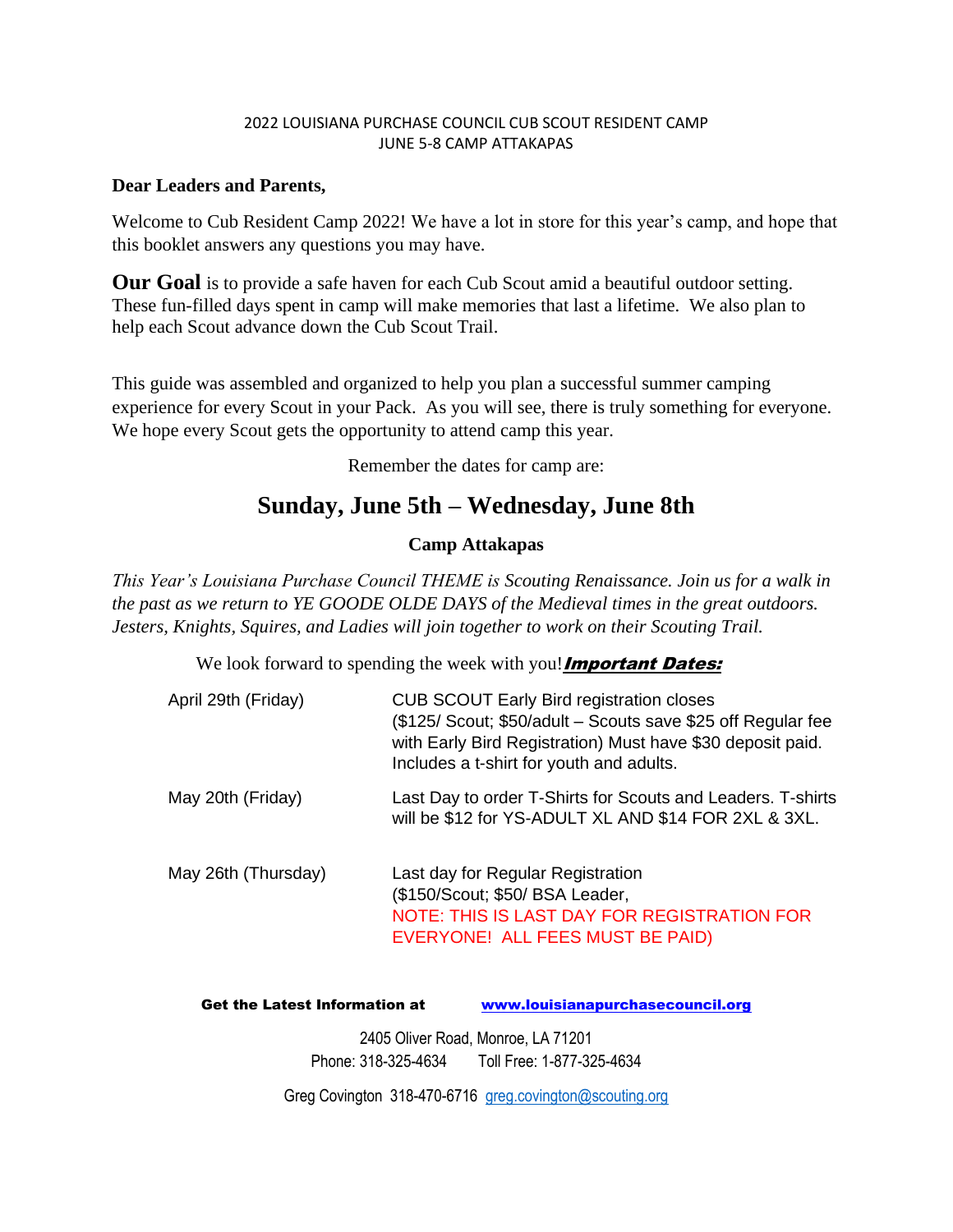### **Camp Attakapas**

This Council camping facility is located in Jena, LA (LaSalle Parish) approximately 35 miles from Alexandria.

The camp consists of over 150 acres and has a 15 acre lake available for boating activities and fishing. Lake Ernest Story has a dock and is ideal for aquatics activities.

Facilities include a large air-conditioned dining hall, the Steve Ayers training center, shower/bath houses in the campsites and the Adirondacks for overnight camping.

Camp Attakapas has thick woodland and abundant wildlife and great fishing. Furthermore the camp is easy to navigate and very conveniently located near the center of the state.

### **Basic Overview:**

Let's start with a basic overview of the camp. Scouts will eat meals, perform flag ceremonies, attend afternoon and night activities and share a campsite with their home Pack. The rest of the day they will be divided into five different **groups by RANK**.

• **Remember rank is what they will be in the fall, not what they were last year. Lions who just finished Kindergarten will be Tigers. If they just finished 1st grade and were a Tiger, at camp they will be a Wolf.**

The following will be grouped together: Tigers (upcoming  $1<sup>st</sup>$  graders); Wolves (upcoming 2<sup>nd</sup> graders); Bears (upcoming 3<sup>rd</sup> graders); Webelos 1(upcoming 4<sup>th</sup> graders); and Arrow of Light (upcoming  $5<sup>th</sup>$  graders).

**To be a Lion, Scouts must have STARTED Kindergarten, so there are no Lion Scouts attending camp.**

• Activity areas will be run by at least one adult staff member. Other adults in the group will be there to help the activity leader if needed. The activities will be games, crafts, advancement, waterfront, and shooting sports. We will have a different night activity each evening.

# **I. CAMP FEES:**

This year's camp fee will be **\$150** per Scout.

#### There is a special **\$25 early bird discount for Scouts who are registered AND PAID by April 29, 2022. This will in include a t-shirt for youth and adult.**

**The price for anyone registering after April 29 is \$150.** The balance of the fees must be paid before the start of camp. We would prefer for each Pack to register online and pay as a group. Assign one leader to be in charge of your Pack's registration.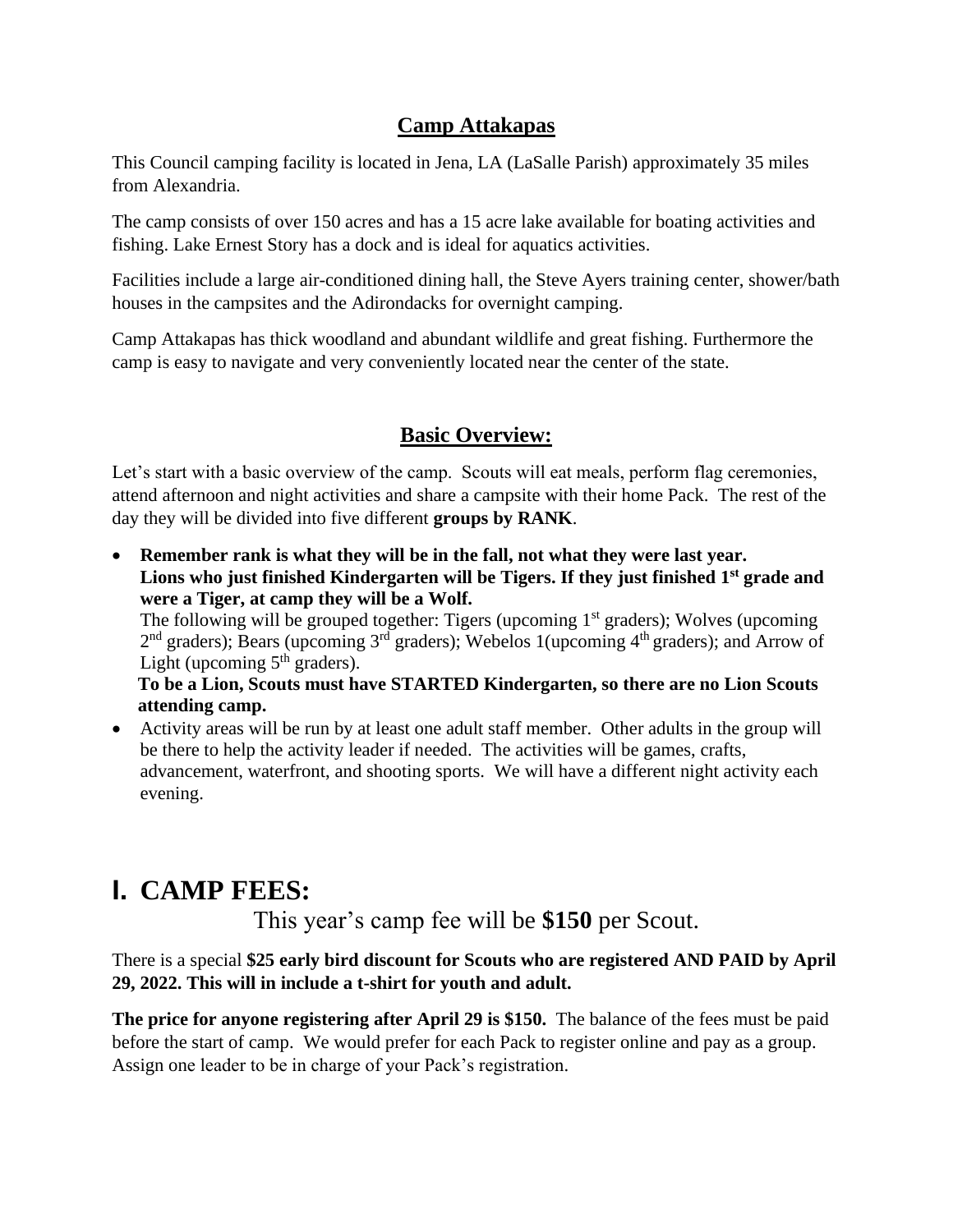#### **Leadership:**

All units are required to have at least 2 adult leaders or parents in camp at all times. The Leader/Adult Fee is **\$50**. For every **10 youth** a Pack brings, **one leader is free**. For every **20 youth** a Pack brings, **2 leaders are free.** Remember that female cub scouts require at least one female adult leader.

#### **T-shirt:**

#### **T-shirt order deadline is May 20, 2022.**

• This will be the last day to guarantee the order of t-shirts. T-shirts will cost \$12 for YS-AXL and \$14 for 2XL and 3XL. Unordered quantities will be extremely limited, so do not wait to order.

#### **Registration Deposit**

• If you are not paying the full amount for an adult or Cub Scout, a \$30 non-refundable deposit must be made for each individual by May 26. Deposits are transferable to new participants, but not existing participants.

#### **Camp Refund Policy:**

\$30 of registration is non-refundable, but can be transferred within the Pack to a new Cub. Exceptions must be requested in writing to the Louisiana Purchase Council.

The balance of the fee is refundable upon written request by unit leadership, under the following conditions:

- Illness of the Scout prevents attendance at summer camp.
- Illness or death in the family of the Scout prevents attendance at summer camp.
- The Scout's family has moved from the local council, making it impractical to attend.
- If a Scout becomes ill while attending camp and is sent home by camp medical personnel, they are entitled to a pro-rated refund of the balance. This request must be made in writing by the Pack leadership by July 8, 2022. Fees are not refundable for homesickness. Leader fees are refundable under the same conditions as camper fees.

### **II. CAMP GUIDELINES**

#### **#1) GENERAL:**

• The Camp Director, Program Director, and the Camp Ranger are authorized to enforce these rules and procedures. The Scout Oath and Law will prevail as the code of the camp.

All information within the Boy Scouts of America *Guide to Safe Scouting* and *National Standard* will be observed.

#### **#2) LEADERSHIP:**

• There will be a Leader's Meeting on Day One of the camp session at 5:30 p.m. Each Pack needs to send one leader to this meeting. If needed, other meetings may be scheduled.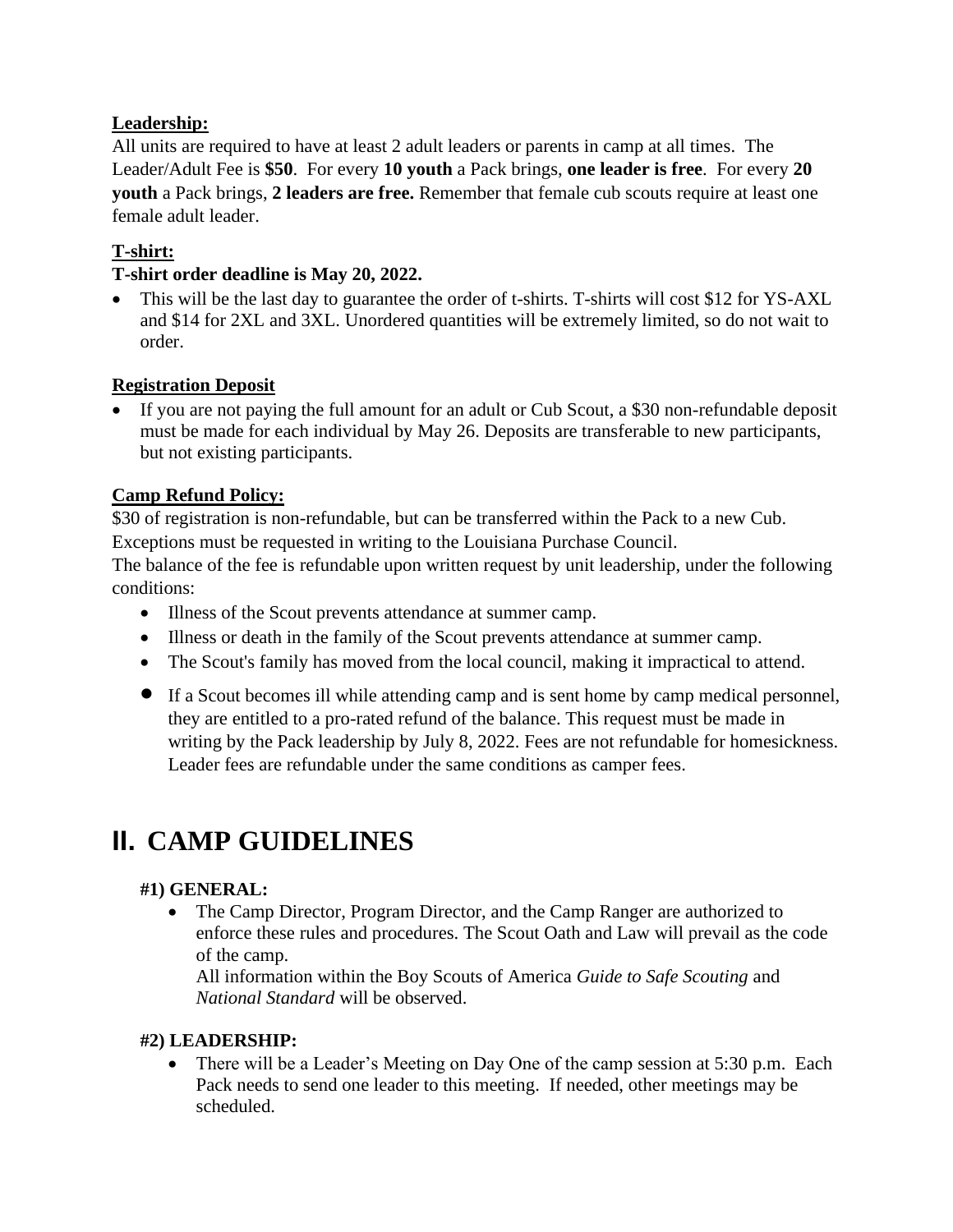- Any leaders or adults with your Pack should divide between your Pack's Scouts and go where you are most needed. This Pack leader will be responsible for the whereabouts of each Cub Scout in their group.
- Each group will have a Staff Leader during their class times. This will be a staff member who will lead the activities to help the Scouts meet the requirements they need.

#### **#3) DRUG, ALCOHOL AND TOBACCO USE AND ABUSE:**

- All buildings or facilities under control of the local council are designated as nonsmoking facilities. Smoking outside entrance/exit doors is not permitted at any location. In addition, all Scouting functions, meetings or activities should be conducted on a smoke free basis with permitted smoking areas away from all participants. Smoking in the presence of youth members is strictly prohibited.
- The Boy Scouts of America prohibits the use of alcoholic beverages and controlled substances at encampments or activities on property owned and/or operated by the Boy Scouts of America, or at any activity involving participation of youth members. Source: *Guide to Safe Scouting*.

#### **#4) VEHICLES:**

- Only Pack trailers will be allowed to drive to and remain in the campsites. Please consider bringing a wagon, or similar transport for gear. Parking is provided at the camp entrance for leaders and visitors. Vehicles are not to be parked in the campsites during the week.
- Each unit is responsible for the safe transportation of its members to and from camp, and making sure that all vehicles meet National Insurance requirements.

# **III. HEALTH AND SAFETY**

#### **#1) Annual Health and Medical Forms**

• Please be sure to bring a completed Annual Health and Medical Form PARTS A, B, & C for each ADULT AND SCOUT attending resident camp with your Pack. This form MUST be turned in at Registration on Day 1 of camp session. No person will be allowed at Resident Camp without this completed form. The form is located in the appendix. Please make copies for your group and explain the importance of getting it done.

#### **#2) Safety:**

• Camp T.L. James has a fire and emergency alarm system in case of emergency. The emergency system will be explained at the Leader's Meeting on the first evening you are in camp, and a test of the system will be conducted early in the session.

#### **#3) First Aid**

• Units are encouraged to be prepared to respond to minor injury situations with qualified trained leaders and appropriate first aid equipment. If further assistance is necessary, notify the Health Lodge.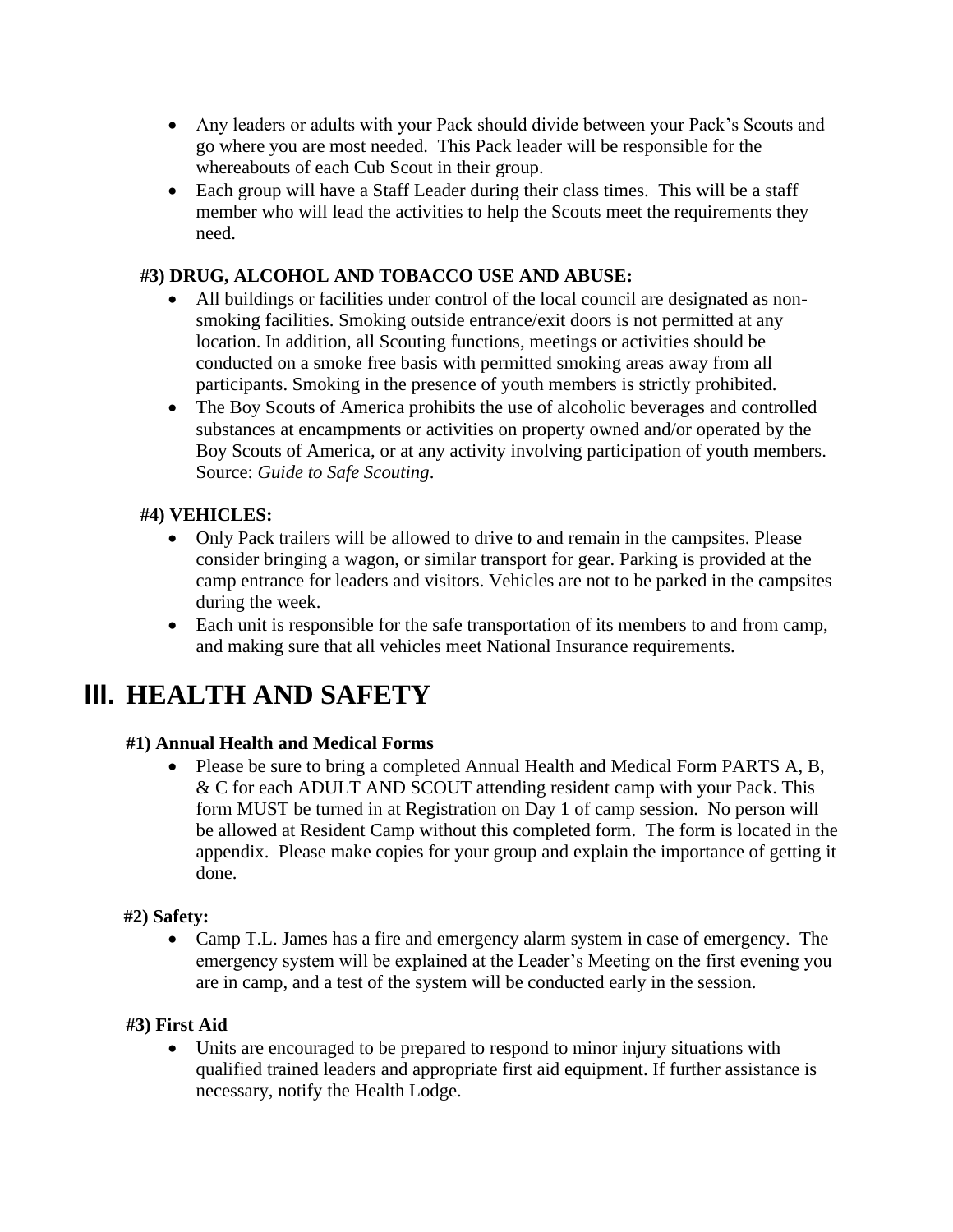- In case of an emergency, Scouts or leaders will be transported to the hospital. Directions to the hospital will be provided in the Health Lodge. If this kind of treatment is necessary a parent or leader must accompany the Scout.
- If a Cub or leader has any special medication, it is required to be turned in to the Health Lodge at check–in. Each Scout or leader's medication should come in a separate Ziploc bag with their name and Pack number clearly written on the bag. The Health Officer will be responsible for giving out the medications if needed.

# **IV. CAMP ORGANIZATION**

### **#1) Check-In**

- Packs should plan to arrive at camp on the first day of their session between **2:00 p.m. & 4:00 p.m**. Early arrivals are not allowed and check-in **will not begin** before 2:00 p.m. **Your Unit will be assigned a campsite.** If special consideration is needed, please contact the Scout Shop.
- We also ask that you have your Pack arrive at camp as a group. Only Packs with all campers (adults and Scouts) present with the proper health forms will be allowed to check in. Please make prior arrangements with the camp director if you know you will have late arrivals. Carpooling is encouraged as we have limited parking spaces. **Also, have all gear pre-packed in a trailer or in no more than 2 vehicles, if possible.**
- Once you arrive at camp, send one leader into the Administration Building for final registration. He or she needs to bring along all completed health forms for each person, all medications, and any remaining fees. (You will be reminded closer to camp about these items and any others we may need from your Pack.) **Make sure to have medications individually wrapped in a Ziploc bag for each person with their name and Pack number clearly written on the bag.** Please leave the Scouts outside the building with a leader or adult from your Pack. They will not be allowed past the Administration Building until the check-in process is complete.
- Next, you will proceed to your campsite. Only **ONE** vehicle at a time will be allowed per campsite on camp roads. A gatekeeper will let you know when you may enter. Please unload your gear as quickly as possible and head back to the parking lot. A trailer may be left near your campsite. **Please keep your speed under 5 miles per hour.**
- Next you will proceed to the waterfront for swim checks.
- We will try to make the registration process go as quickly as possible. Please help us by having all paperwork and other items organized before arrival.

### **#2) Campsites:**

- Packs will camp together as a group.
- Campsites will be assigned by the size of the Pack. You may share your site with another Pack. **The Packs are in charge of keeping and leaving their campsite clean.**
- COURTESY: Please stay out of other dormitories/campsites unless invited. Quiet time is observed from 9pm to 6:30am. Please remain in campsites after 9pm, except for emergencies.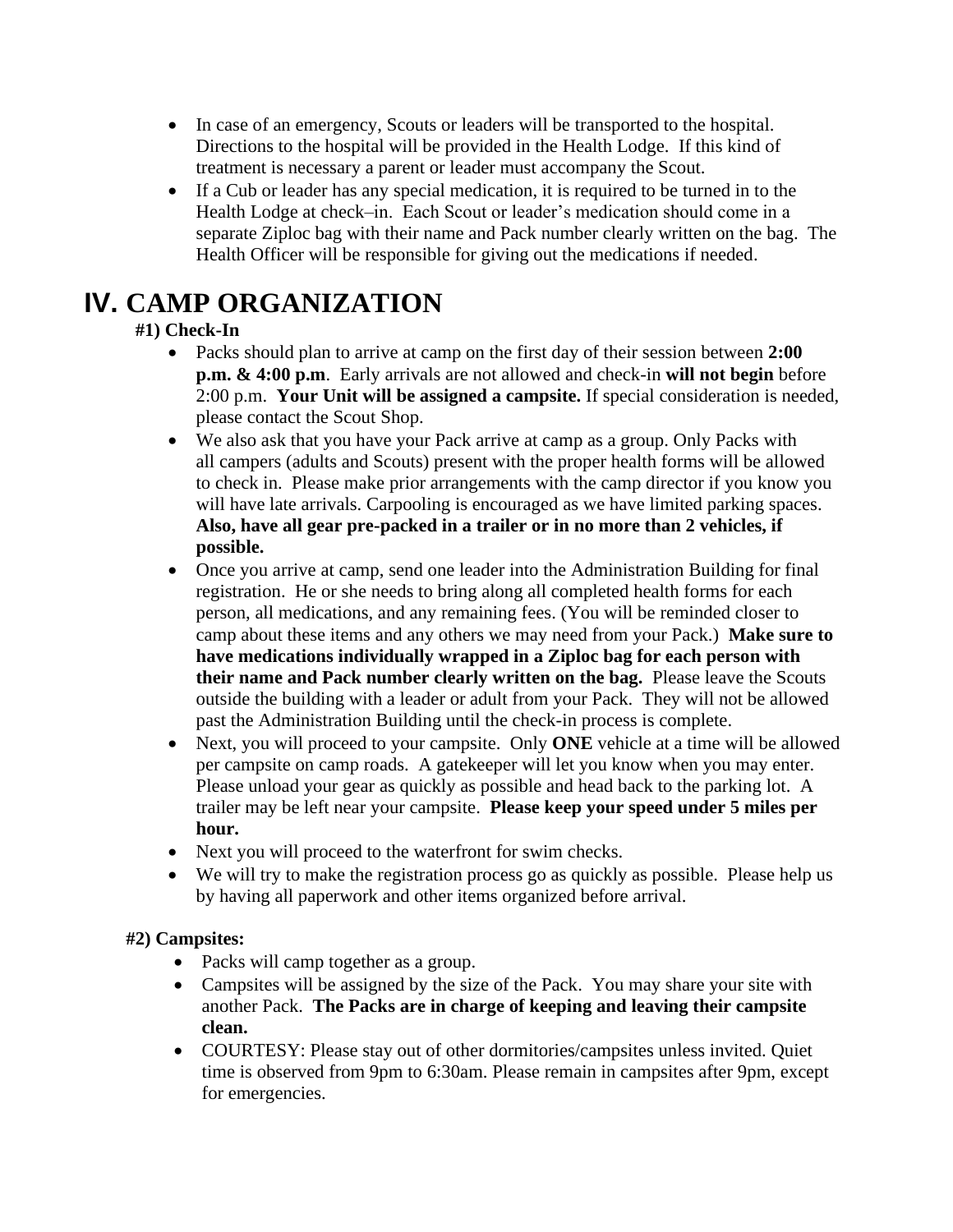#### **#3) Swim Test:**

• Each cub, leader, adult, and staff member that plans on swimming must pass a swim test. These tests will be given on the first day from 2:00 p.m. until 5:00 p.m. Once your entire group has arrived, change into your swimsuits and head to the Waterfront for the mandatory orientation.

#### **#4) Trading Post:**

- The Trading Post is located in the middle of camp and stocks a variety of items such as camp memorabilia, program supplies and concession items. We will have the Trading Post open as much as possible each day. A Trading Post schedule will be available during check-in for each session.
- Scouts will need to have money for the Trading Post, and must come with a leader. Recommended spending money for each Scout is at least \$40.
- Knives may be purchased by any adult in the Trading Post. Knives can be purchased by a Scout as long as they have the Whittling Chip card and a parent or adult leader present. No knives will be sold to any Scout who is not accompanied by an adult.

#### **#5) Flag Ceremony:**

- We will meet at the flagpole each morning to raise the Colors and to do the Pledge, Scout Oath, and Law and each evening before supper to lower the Colors. Packs will stand together for this.
- Please make sure that your group is on time and behaves in a respectful manner. Class A uniforms must be worn. If you would like your Pack to perform a ceremony, please let the Program Director know. Be prepared. Your Pack may be asked to do this.

#### **#6) Meals:**

- Meals are served in our camp dining hall each day. Professional cooks prepare breakfast, lunch, and supper so your Cub's attention can be on fun. Menus are balanced for the needs of Cub-age children and are approved by a certified dietician. Your meals will start on the first day with supper and end on the last day with breakfast.
- Each Pack will have an assigned table or tables in the dining hall and the waiter system will be used for setting the tables and cleaning up after the meals. Please rotate your Cubs in the jobs needed at each meal. **It is important for at least one adult from each Pack to arrive early and stay after each meal to help accomplish these tasks**. It is our responsibility to keep the dining hall area clean. These tasks include sweeping, mopping, emptying of garbage and liquid buckets to name a few. (A full list of duties will be given at the Leader's Meeting.) If everyone helps, it can be done quickly. Please have your area checked before leaving.
- **Please contact the Camp Director in advance if you have any special dietary needs.** We will do our best to accommodate these needs with the food we have available. Dietary supplements should be brought from home if needed. If you have a picky eater, it is recommended that you send special snacks for them in case they don't like the meal offering.
- All campers(adults and Scouts) are encouraged to bring a Camp Cup. This cup will be used throughout the duration of camp to refill at meals. A Carabiner is a great idea to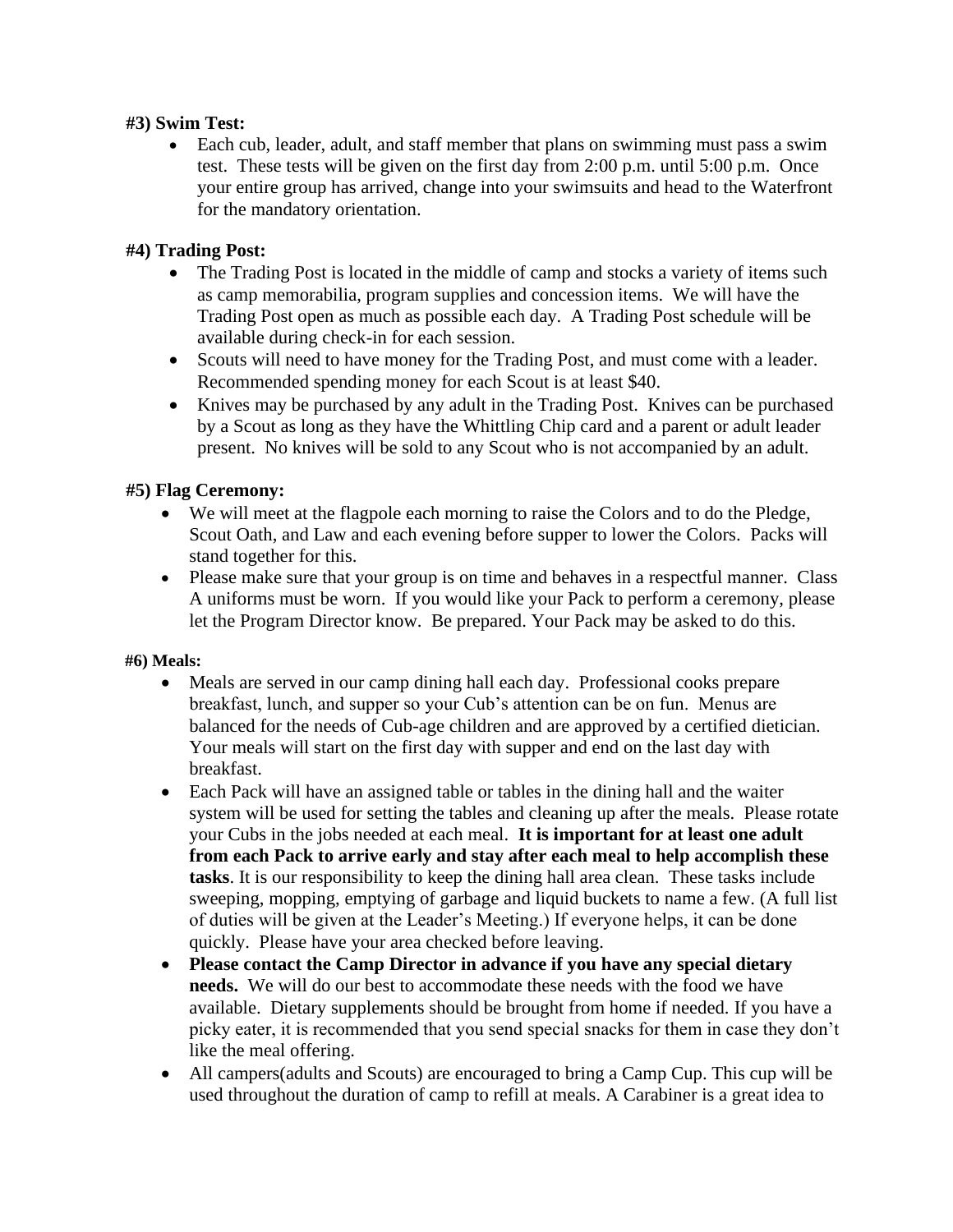keep the cups attached to the Scouts belt or gear. Cups should be washed before and after meals in the dining hall. Pack Leaders are encouraged to mark names on the cups. There may be some available in case a Scout doesn't have one. But quantifies will be extremely limited.

• Tuesday evening, Scouts will have the option to cook their own Campfire meals. Supplies will be provided. Dinner will also be available in the dining hall that night. Inform Staff at the Leader's meeting on Tuesday how many from your Pack will be eating in the dining hall. This would cover requirements for Webelos and AOL

#### **#7) Lost and Found:**

• A central lost and found area is located at the Trading Post. If you lose something during the week, please check to see if it has been turned in. To make it easier to recover lost items, **Scouts should clearly mark their personal possessions with their name and Pack number.**

#### **#8) Uniforms:**

- Pack leaders are encouraged to work with their Cubs to assure proper uniforms for camp. Only appropriate Scout hats should be allowed. Consult the Insignia Guide for proper placement of patches or other insignia.
- Uniforms should be worn upon arrival at camp, to the morning and evening flag ceremonies, and to campfire. Use your time at camp as an opportunity to properly uniform your Cub Pack. Registered leaders should also be in Class A uniforms at the proper times.

#### **#9) Visitors:**

• Each visitor must register at the camp office. All visitors must depart camp no later than 9:30 p.m. Exceptions to this policy must be discussed in advance with the Camp Director.

#### **#10) Extra Meal Costs:**

• Sometimes Packs have an extra leader or visitor for only a few meals. Extra meals must be coordinated with the camp office in advance so that arrangements may be made. Costs for extra meals are \$5.00. You can purchase meal tickets at the trading post or dining hall.

#### **#11) CHECKOUT:**

• IF YOU PLAN TO LEAVE EARLY, PLEASE LET US KNOW AT CHECK-IN OR CLOSING CAMPFIRE IF YOU PLAN TO LEAVE BEFORE BREAKFAST WEDNESDAY.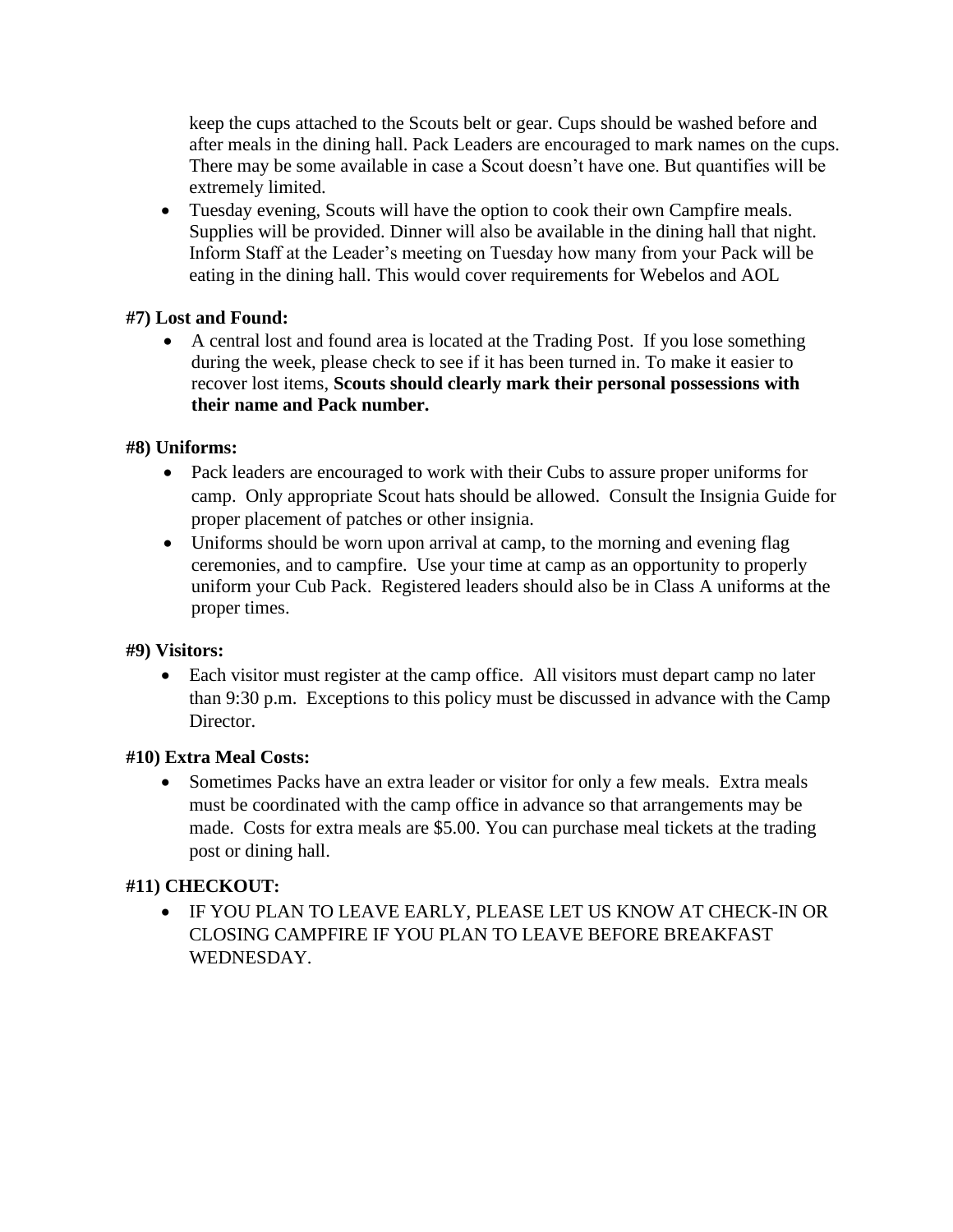# **PROGRAM**

**#1) SCHEDULE: \*Schedule is subject to change based on current health guidelines. A finalized schedule will be available at the Leader's meeting on day 1.**

# **DAY 1- Sunday, June 5**

| $2-4$ PM | Arrival/ Check In/ Medical Check/ Swim Test   |
|----------|-----------------------------------------------|
| 5:30 PM  | Leader's Meeting (1 Leader per unit required) |
| 6 PM     | Waiter's Call                                 |
| 6:20 PM  | Colors                                        |
| 6:30 PM  | Dinner                                        |
| 7:45 PM  | Scout's Own Chapel Service                    |
| 8:15 PM  | <b>Opening Campfire</b>                       |
| 9:30 PM  | Cub Scout Lights Out/ TAPS                    |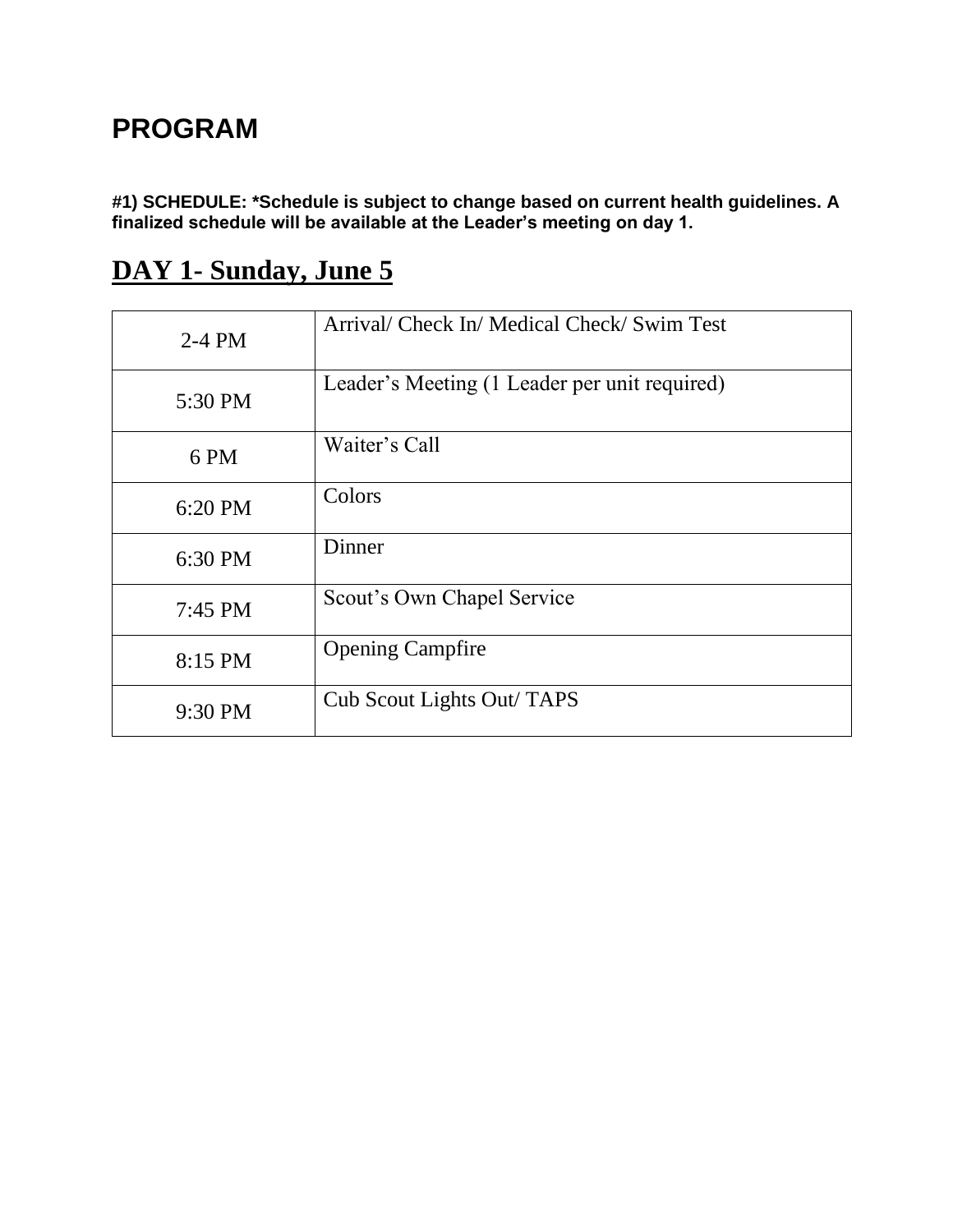## **DAY 2- Monday, June 6**

6:30 A.M.-REVILLE 7:15 A.M.-WAITER'S CALL 7:30 A.M.-COLORS 7:45 A.M.-BREAKFAST

### **ACTIVITY/CLASS**

|                         | <b>TIGERS</b> and<br><b>WOLVES</b> | <b>BEARS</b>      | <b>WEBELOS</b> and<br><b>ARROW OF LIGHT</b>                  |
|-------------------------|------------------------------------|-------------------|--------------------------------------------------------------|
| 8:30 A.M.<br>9:30 A.M.  | Nature                             | <b>Bear Claws</b> | <b>BB</b> and Pellet Guns                                    |
| 9:45 A.M.<br>10:45 A.M. | ВB                                 |                   | Aquanaut: Waterfront Safety and<br><b>Swim Test Attempts</b> |
| $11 - 12:15$            | <b>Outdoor Ethics and Hiking</b>   |                   | Baloo Builder and Build It                                   |

11:45-WAITER'S CALL 12 P.M.- LUNCH \*12:45- Leader's Meeting 1:15PM- 2:15- FREE SWIM, FREE TIME, HOOP BALL

### **ACTIVITY/CLASS**

|                             | <b>TIGERS</b> and<br><b>WOLVES</b> | <b>BEARS</b> | <b>WEBELOS</b> and<br><b>ARROW OF LIGHT</b> |
|-----------------------------|------------------------------------|--------------|---------------------------------------------|
| $2:30$ P.M.-<br>$3:45$ P.M. | Water Front Safety and Swimming    |              | Into the Wild                               |
| 4-4:45 PM                   | <b>Squire Training</b>             |              | Slingshot                                   |
| $5.-5:45P.M.$               | Slingshot                          |              | Super Science and Adventures in Science     |

6:15 P.M.-WAITER'S CALL 6:20 P.M.-COLORS 6:30 P.M.-DINNER 7:30 P.M.-NIGHT ACTIVITY/GAME 9:30 P.M.-Cub Scout LIGHTS OUT / TAPS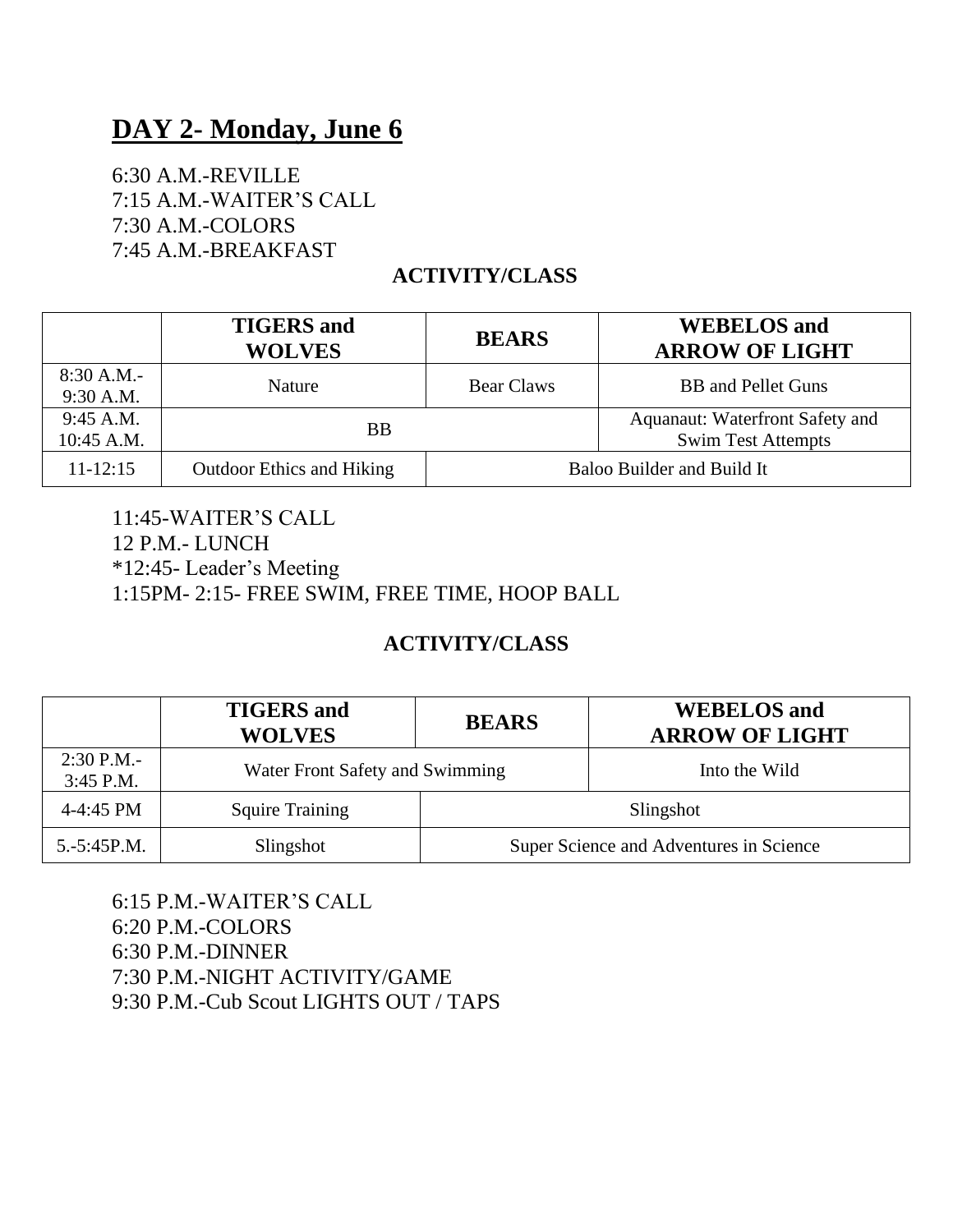## **DAY 3- Tuesday, June 7**

6:30 A.M.-REVILLE 7:15 A.M.-WAITER'S CALL 7:30 A.M.-COLORS 7:45 A.M.-BREAKFAST

### **ACTIVITY/CLASS**

|                         | <b>TIGERS</b> and<br><b>WOLVES</b> | <b>BEARS</b> | <b>WEBELOS</b> and<br><b>ARROW OF LIGHT</b> |
|-------------------------|------------------------------------|--------------|---------------------------------------------|
| 8:30 A.M.<br>9:30 A.M.  | Waterfront: Canoeing and Swimming  |              | Archery                                     |
| 9:45 A.M.<br>10:45 A.M. | Handicraft                         | Archery      | <b>Aquanauts: Canoeing and Swimming</b>     |
| $11 - 11:45$            | Archery                            |              | <b>Outdoor Ethics and Hiking</b>            |

11:45-WAITER'S CALL 12 P.M.- LUNCH \*12:45- Leader's Meeting 1:15PM- 2:15- FREE SWIM, FREE TIME, HOOP BALL

### **ACTIVITY/CLASS**

|                             | <b>TIGERS</b> and<br><b>WOLVES</b> | <b>BEAR</b>       | <b>WEBELOS</b> and<br><b>ARROW OF LIGHT</b> |
|-----------------------------|------------------------------------|-------------------|---------------------------------------------|
| $2:30$ P.M.-<br>$3:45$ P.M. | Physical Fitness and Health        |                   | Handicraft                                  |
| $4P.M.-5:15$<br>P.M.        |                                    | Scout's Choice: 1 |                                             |
| 5:30- 6 PM                  | Scout's Choice: 2                  |                   |                                             |

6:15 P.M.-WAITER'S CALL 6:20 P.M.-COLORS 6:30 P.M.-DINNER 7:30 P.M.-Cub Scouts Closing Campfire 9:00 P.M.-Cub Scout LIGHTS OUT / TAPS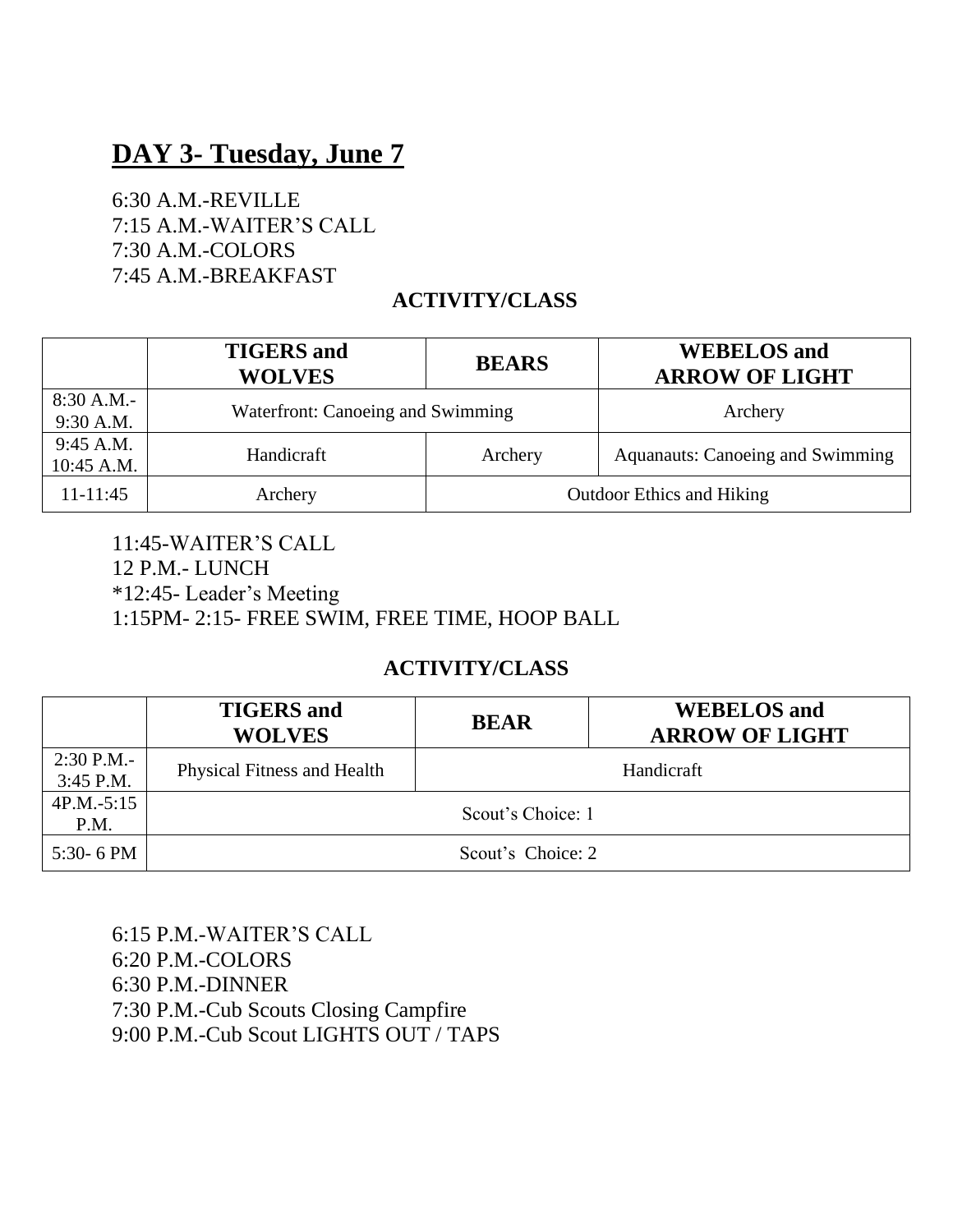## **DAY 4 Wednesday, June 8**

6:30 A.M.-REVILLE 7:15 A.M.-WAITER'S CALL 7:30 A.M.-COLORS 7:45 A.M.-BREAKFAST IF YOUR PACK IS LEAVING BEFORE DAY 4 BREAKFAST, PLEASE NOTIFY CAMP DIRECTOR BEFORE CLOSING CAMPFIRE!

8:30 A.M.-CLEAN UP CAMPSITE/ CAMPSITE INSPECTION

### *CAMPSITE MUST BE INSPECTED BY STAFF BEFORE DEPARTURE*

12:00 P.M.-CAMP CLOSED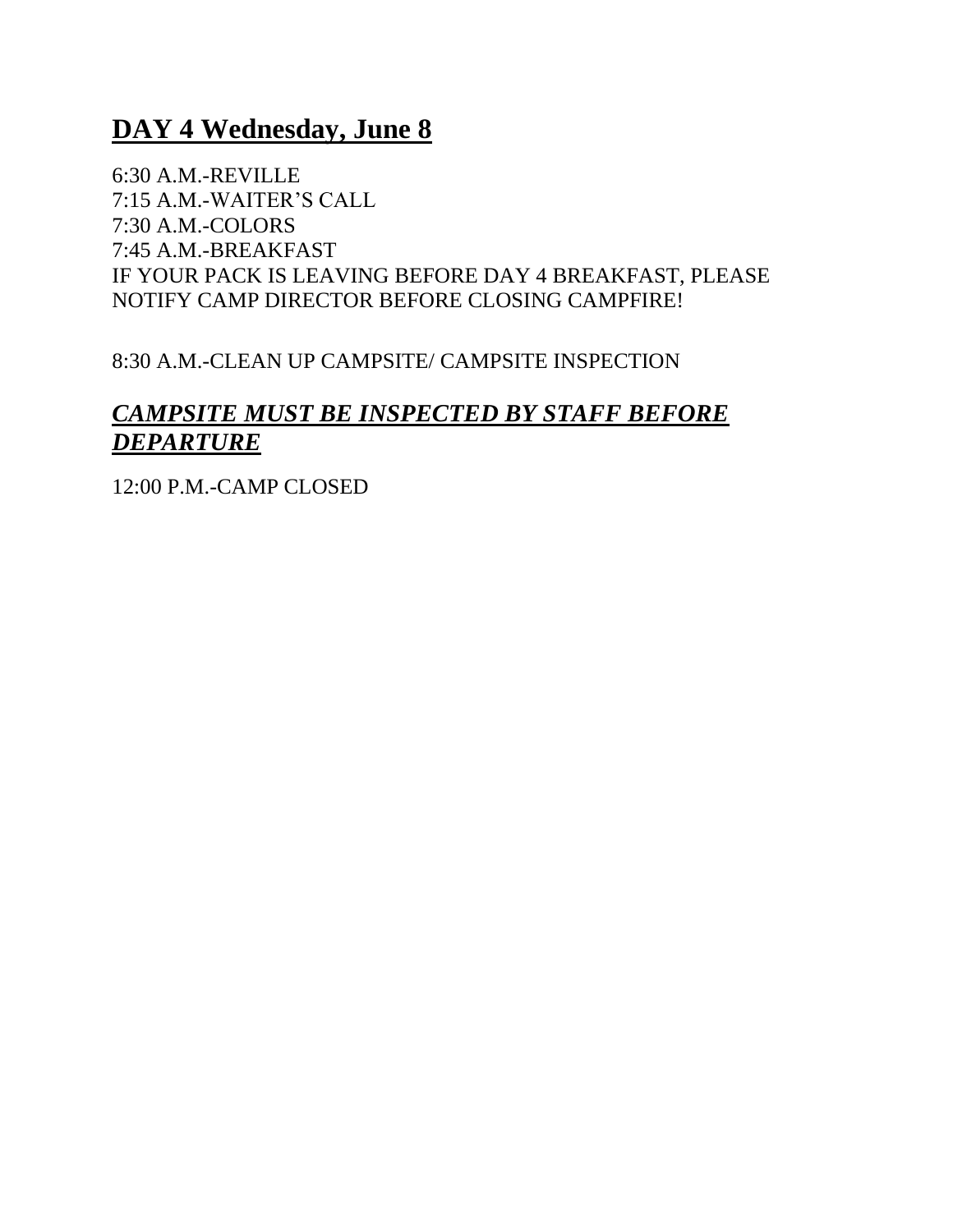**#2) Program Notes:**

**Scouts who have attended past Cub Resident Camps will notice some major differences in the program from years past. Some of the most notable changes will be listed below.**

- **a) Cub Res Camp will be held concurrently with Boy Scout Summer Camp.**
- **b) Some of our Cub groups will work on different activities together. These activities have been especially chosen to cover multiple Rank requirements. Please see below for a detailed description of what each Activity will cover for each Rank.**
- **c) Short Leader's meetings will be held following lunch daily to help keep everyone informed and to be able to answer any further questions that arise.**

**Activity and Class Explanations:**

**Monday:**

**Tiger and Wolves Nature: Req covered for My Tiger Jungle, Paws on the Path Tigers and Wolves Outdoor Ethics: Req. covered for Tigers in the Wild, Call of the Wild**

**Tigers and Wolves Squire Training: Cubs will practice their Knight skills in this fun activity. Tigers will complete some requirements for Good Knights.**

**Tuesday:**

**Tigers and Wolves Handicraft: Scouts will do a camp themed craft.**

**Bears/Webelos Outdoor Ethics and Hiking: Fur, Feathers, and Ferns, Outdoor Adventurer, Webelos Walkabout**

**Tigers and Wolves Physical Fitness and Health: Req. covered for Tiger Bites, Running with the Pack**

**Bears/ Webelos Handicraft: Scouts will be able to finish their Building or Carving Projects from Monday.**

- **SCOUT'S CHOICE 1: Scouts may choose either to return to the Shooting Sports Ranges to earn their Shooting Sport Pins OR take a basic First Aid Course.**
- **SCOUT'S CHOICE 2: Scouts who wish to cook campfire meals will join the Troops at their campsites for dinner OR Scouts who want to eat in the dining hall can take a Fire Safety class.**

This year we will not be having a table decorating contest. Try to work with your Pack on skits and songs to present at the campfires. There will be a Medieval Costume Contest.

#### **#3) Scout Awards and Advancements** **Outdoor Activity Award:**

• In order for each Scout to earn this award (the first attainable pocket flap for Cub Scouts), they must attend Cub Scout Day Camp or Cub/Webelos Resident Camp. This is a wonderful award that can be earned each year (a Wolf Track pin is awarded for each year you earn this after getting your pocket flap).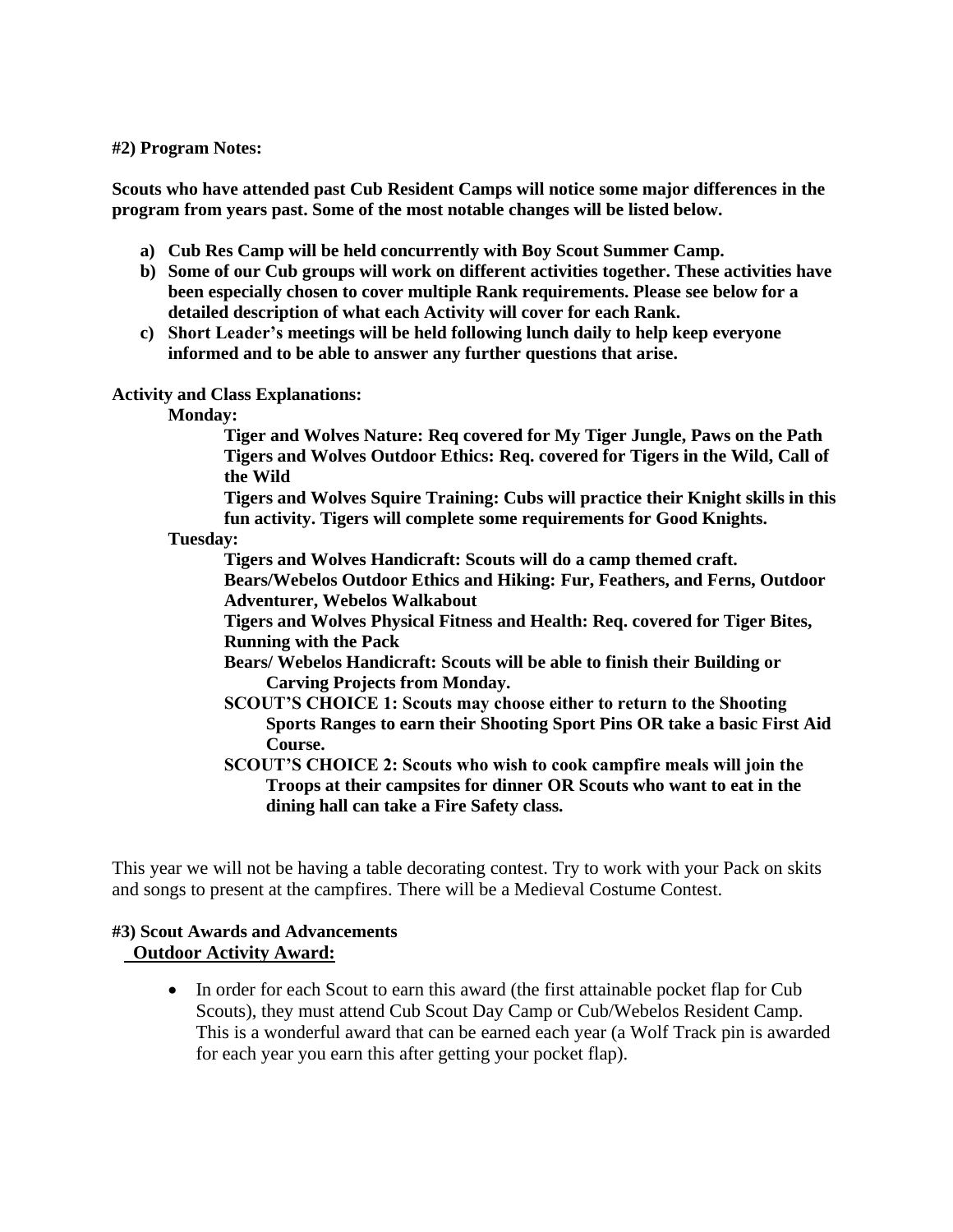• **Our Program is planned so that every Scout that attends Cub Resident Camp this summer will receive the Outdoor Activity Award.** Remember if you earned the flap last year, you will earn your first Wolf Track Pin this year.

#### **Summertime Pack Award:**

- After your Pack attends camp, all you need to do is plan a simple event (picnic, hike, water carnival, skate party) for the other two months of the summer to earn this award. If you offer an event for each summer month, your Pack will receive a **ribbon for your flag**, and a **certificate**. **Cubs and leaders that attend all three events will earn a special Summertime Pack Award pin to wear on their uniforms**.  **Advancement in Ranks:**
	- This will be a time for the Scouts to work on their advancement. They will need to bring their rank books, a pen, pencil, and notebook. The Bears will earn the Whittling Chip card, through a class held in and around the Dining Hall. Camp staff will provide all knives for Bears to earn the Whittling Chip.

#### **Shooting Sports**

- Scouts will be introduced to the **CUB SCOUT SHOOTING AWARDS.**
- These awards are given at each rank and cover BBs, archery and slingshot.
- Scouts will have the opportunity to complete all three areas while at camp and earn their rank's Shooting Sports Patch for the year.
- Scouts will also have the opportunity to earn the Shooting Sports Pins.

#### **#4) Other Activities**

#### **Waterfront:**

• The waterfront will include swimming and other appropriate aquatics activities and it is staffed by trained and certified water front leaders and BSA lifeguards. All leaders and Scouts must pass the swim test in order to use the area. Please take your test when it is offered on the first day, if you have not been swim tested prior to your arrival. Swim times will be assigned to each Rank. Please be sure that you follow these times.

#### **Free Time:**

- Packs may use the afternoons for some much-needed free time. They may also use the afternoons to visit the Trading Post.
- Please remember that in the afternoons PACK LEADERS are in charge of the whereabouts of their Scouts. You may break into smaller groups within your Pack, but an adult must always be close at hand.

#### **Scout's Own Worship Service:**

• On the first night of camp, we will have a Scout's Own Worship Service. This will be held in the Chapel Area. If you or someone in your Pack would like to participate in this service, please contact the Program Director.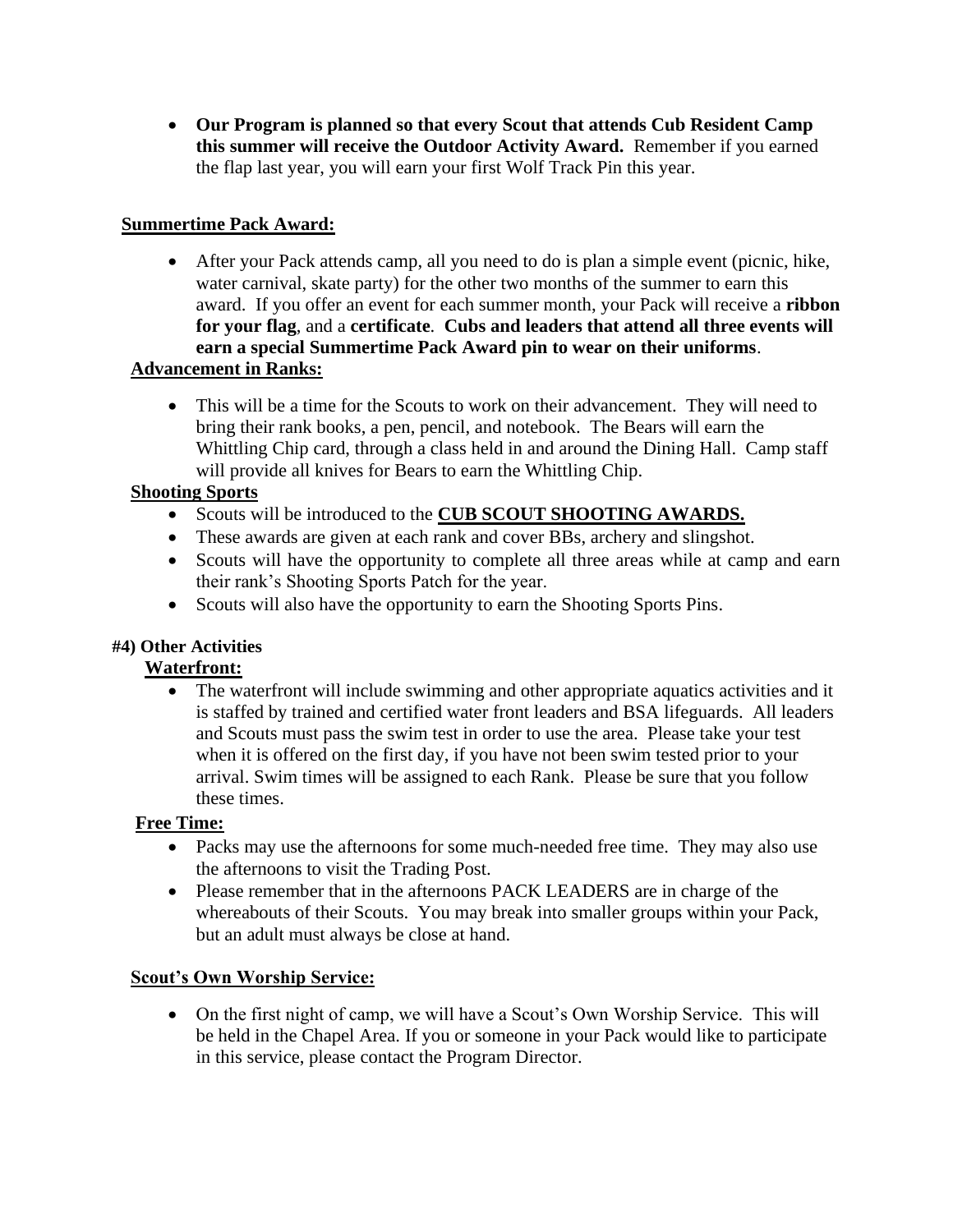#### **Campfire**

• After a long day of training, adventures, and fun, the Scouts will retreat to the campfire ring to relax and enjoy some entertainment. All of our adventurers are invited to perform their best skits, songs and cheers! At the final Closing Campfire, we will have songs, skits, and fun.

#### **Colors (Flag Ceremony):**

• If your unit would like to participate in one of the flag ceremonies while at camp (this is a requirement for many of the Cub Ranks) please let us know at the Leader's meeting.

## **V. Notes to the Cub Leader:**

- On the last day, after the Closing Program, each Pack needs to have one adult supervise the cleaning of the campsite to ensure it is done properly. You must have your campsite checked by staff before you can receive patches and advancement reports. Everyone must be out by noon.
- Please remember that lunch will not be served for Cubs on the last day. You will need to make arrangements for your Pack to eat lunch on the way home.
- The schedules listed in this guide are subject to change.
- We do ask that leaders split up and go with the groups that need you during the morning rotation. Volunteers will be needed to assist.
- Songs, skits, and etc. for the campfire program may need to be prepared ahead of time. There may not be enough time at Camp to prepare; so, please plan accordingly!
- Have all Pack members arrive at the same time if possible. Bring all Pack gear in a trailer or one or two trucks. This will decrease your check in time.

# **VI. PACKING LIST**

### **#1) Pack Equipment**

- Pack Flag
- Lanterns (No liquid fuel allowed)
- First Aid Kit
- Camp Chairs
- Ice Chest with Extra Drinks For Your Pack (Water is best)
- Personal Info For Each Person In Your Pack Attending (for your records)
- **Annual Health and Medical Form-(One for each person in your Pack NO EXCEPTIONS)**
- Tarps/Or Plastic
- Sharpie Markers
- Skit, Song, Etc. For The Closing Campfire. (Be sure to have a leader discuss the basic idea with the Camp Director beforehand.)
- Anything Dealing With The Theme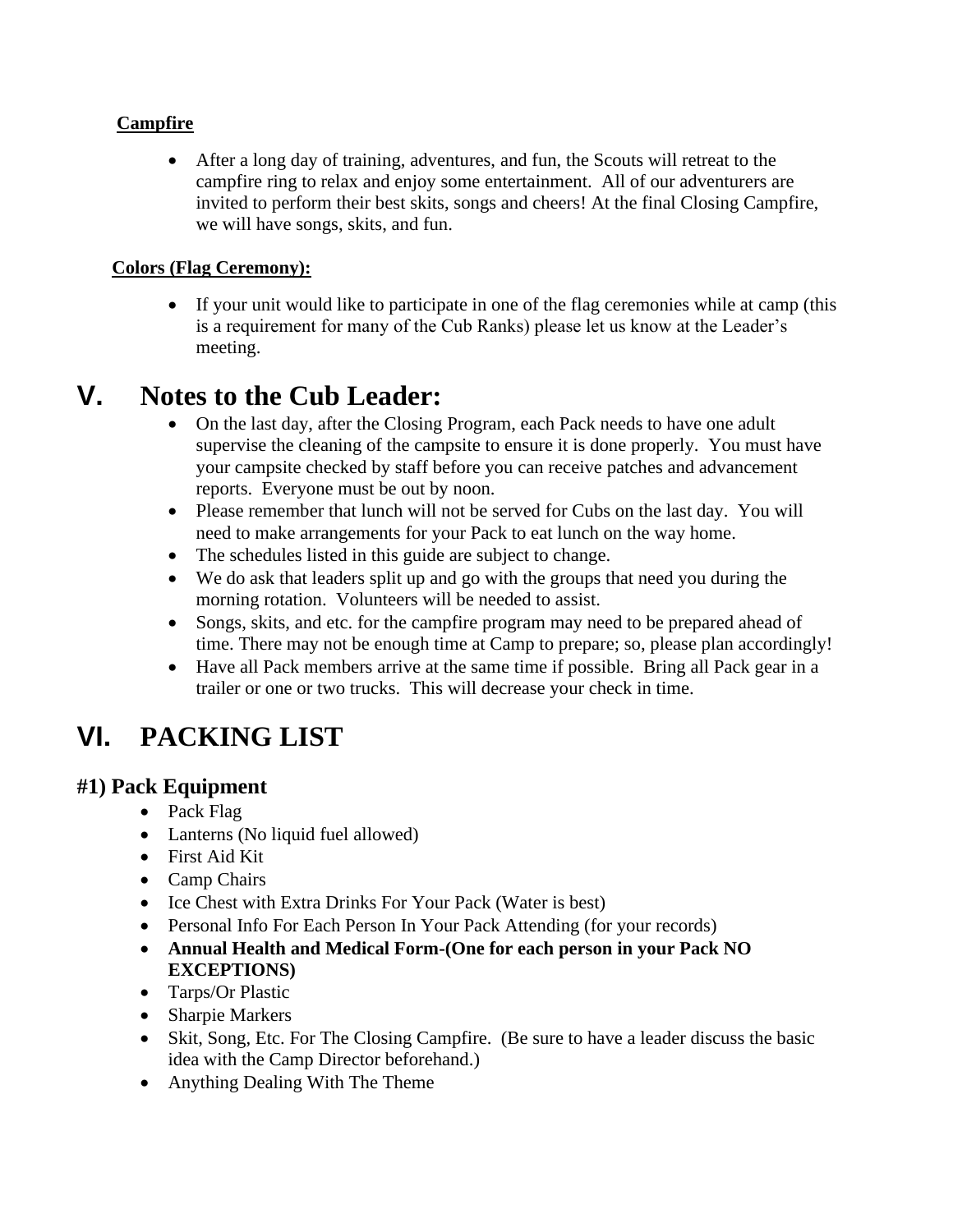### **#2) CAMPING GEAR**

- **Annual Health and Medical Record/turned into leader before arrival** (copy in appendix)
- Small First Aid Kit
- CLOTHING FOR ENTIRE EVENT: T-shirts, Shorts and Pants, Underwear, Socks
- SWIM GEAR: Swim Suits, Swim Shoes, Towels, Floaties (if needed)
- Extra Shoes Or Boots (Crocs not advised) NO OPEN TOES
- WEATHER PREPAREDNESS: Jacket, Rain Gear
- SUMMER GEAR: Hat or Cap, Sunscreen, Portable battery powered fan, sunglasses
- SHOWER GEAR: Washcloth and Towel, Toilet Items (soap, shampoo, toothpaste, etc.) should be put in small case or shower bucket, Shower Shoes
- Plastic Bags/Walmart Sacks to keep clothes dry while showering
- Flashlight (with extra batteries)
- Sleeping bag/Or Sheets And Blankets And Pillows
- Camp Pad/Or Inflatable Mattress Or Pool Raft
- Foot Locker/Suitcase
- Spending Money (\$40)/Wallet
- Insect Repellant
- **Water Bottle With Strap Or Canteen/keep with you at all times!!!! There will be places to refill. VERY IMPORTANT, Do not come without one.**
- Daypack (book bag)
- Tent

### **CUB SCOUT SUPPLY LIST**

In addition to your typical camping gear, every Scout should also visit their local Scout Store and be sure to pack the following:

- Class A Uniform
- NEW rank book , Notepad, Pencils

#### **\*\*PROHIBITED ITEMS\*\***

- No Firearms, Ammunition Is Allowed (this included Paintball and Airsoft guns)
- No Sheath Knives Should Be Brought To Camp
- **No Radios Or Other Electronics**
- **No Cell Phones Should Be Brought By Scouts**
- No Alcohol Or Tobacco
- *NO BAD ATTITUDES!!!*

#### **#3) TIPS**

• A daypack (book bag) is recommended for each person at camp to help keep things together while hiking around camp from day to day. Keep your handbook, pencil, notebook, water bottle, personal first aid kit, sunscreen, and anything else that you may need in it. An extra gallon-sized ziploc bag keeps those wet swim trunks off the other dry items. Keeping handbooks in a Ziploc is also recommended to avoid ruined books in case of rain.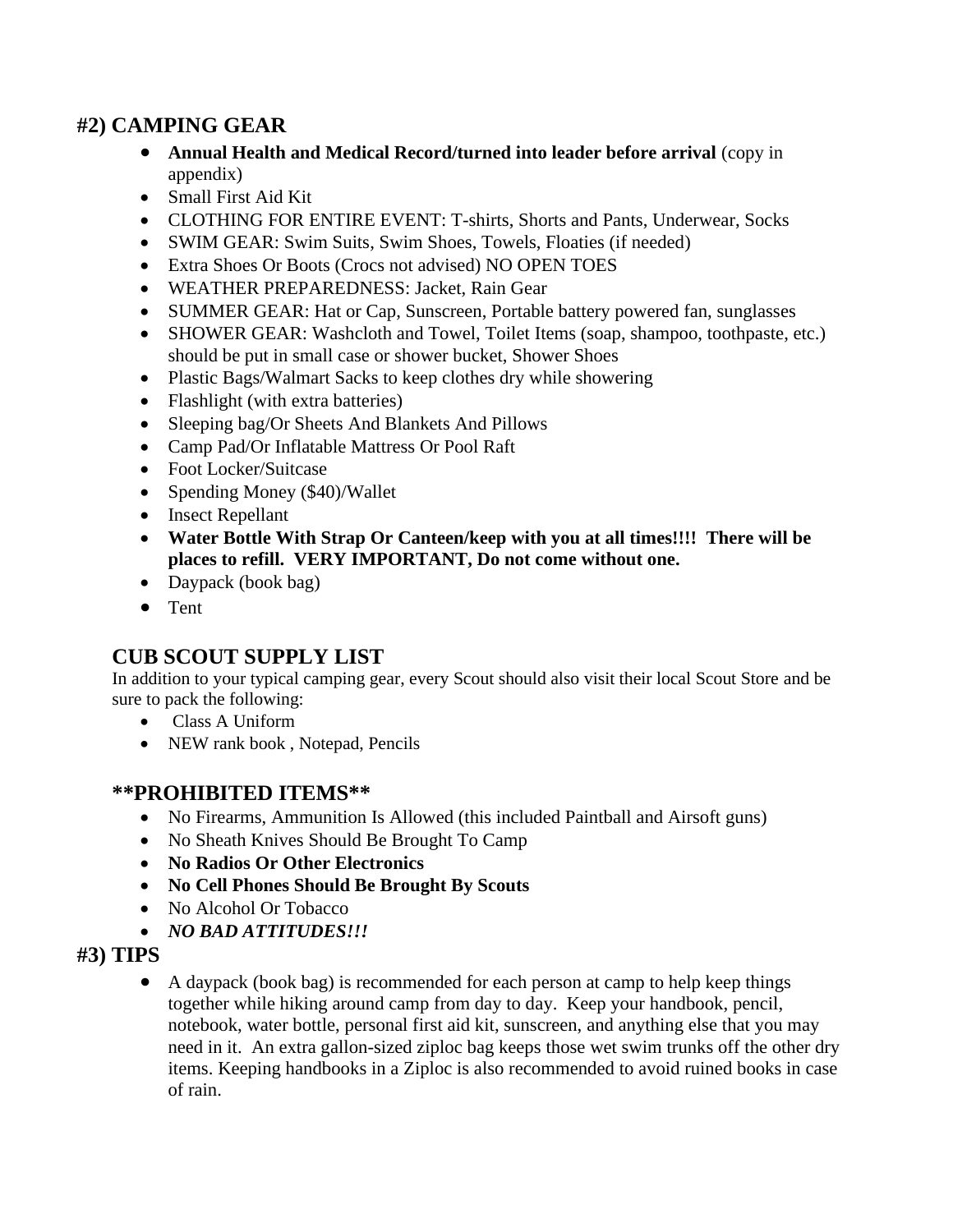- National BSA Policy requires that no open-toed shoes be worn while walking on camp property. Sandals can be worn only in the showers. THIS INCLUDES ALL VISITORS.
- **Crocs are not advisable to wear as camp shoes! Please bring tennis shoes.**
- Scouts bringing a footlocker or locking suitcases should bring an extra key and give it to their leader. That way, if one key is lost, the spare one will be stored safely.
- With the heat and humidity of Louisiana, it would be advisable to have a change of clothing for each day at camp (especially extra socks). Also, consider a personal battery powered fan.
- Bring a plastic hanger for your uniform shirt and hang it when it is not being worn. This will help keep it fresh.
- **PUT YOUR NAME AND PACK NUMBER ON ALL ITEMS!!!!!!**

### **VII. VOLUNTEER HELP**

**Would you or your Pack like to volunteer to help?** We need lots of cheerful service from both Adult Leaders and energetic Scouts to make this camp a success. We have several opportunities to assist. If you would like to assist and are willing to make this a fantastic experience for all of the Scouts, please **contact**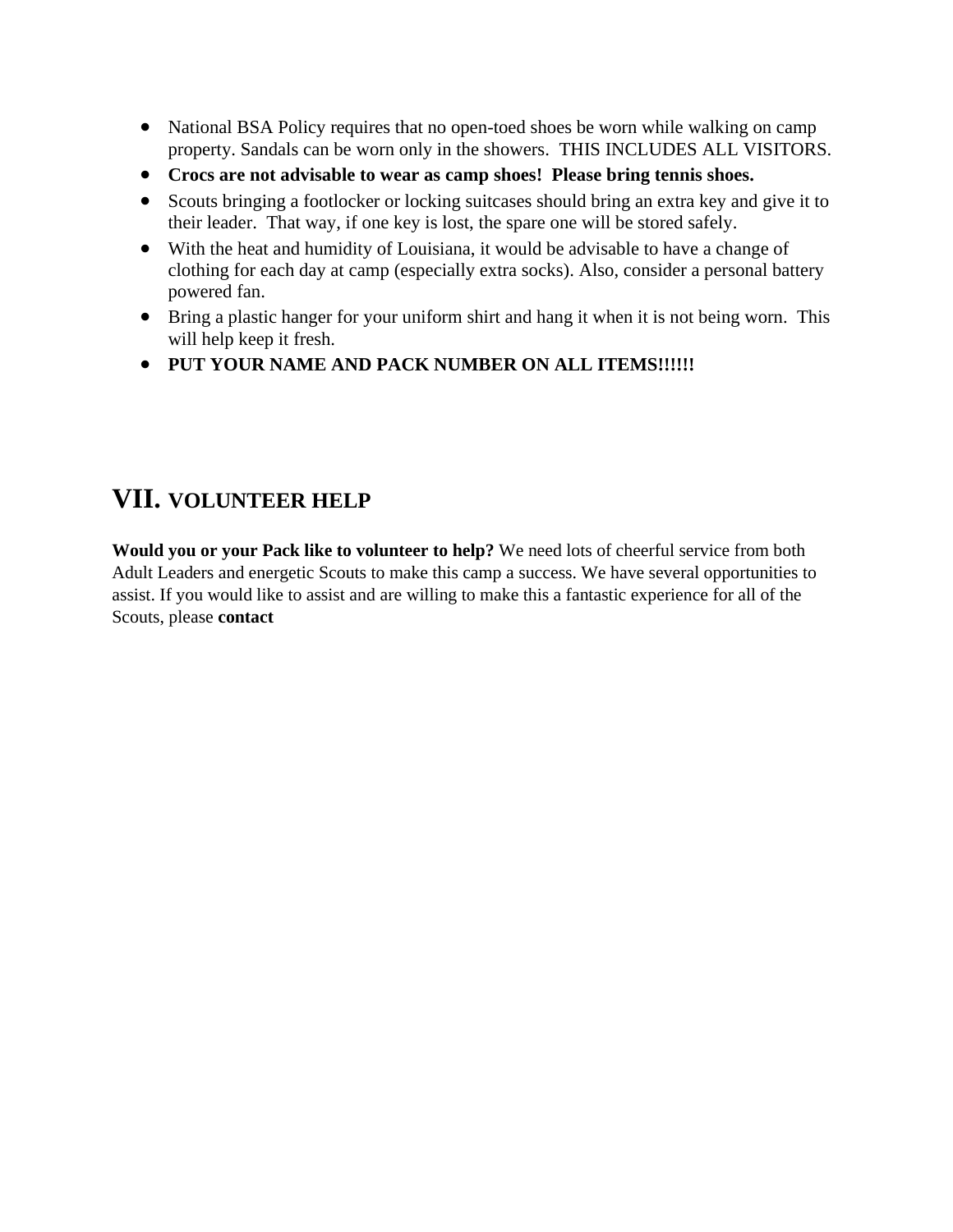# **MAP TO CAMP ATTAKAPAS**



#### **From Alexandria:**

**Take Hwy. 165 N. to LA Hwy 8 (has BSA sign), turn right, go to LA Hwy 772(has BSA sign), turn left; go past LaSalle Country Club, immediately after the club, turn left at the BSA sigh; follow black top road to Camp entrance.**

**From Allen Parish:**

**Take Hwy. 165 N. Alexandria, follow directions from Alexandria.**

**From Avoyelles Parish:**

**Take Hwy. 107 N. to LA Hwy. 115, turn right, go to LA Hwy. 28W(from Natchez), turn left; go through Jena, past Post office in Trout, continue straight on LA Hwy. 772 until you see BSA sigh, turn right, follow black top road to Camp entrance.**

#### **From Monroe:**

**Take Hwy 165 S to Urania, Make left on Hwy 84E to LA Hwy. 772 (at Post Office in Trout), turn right, continue straight on LA Hwy 772 until you see BSA sigh, turn right, follow black top road to Camp entrance.**